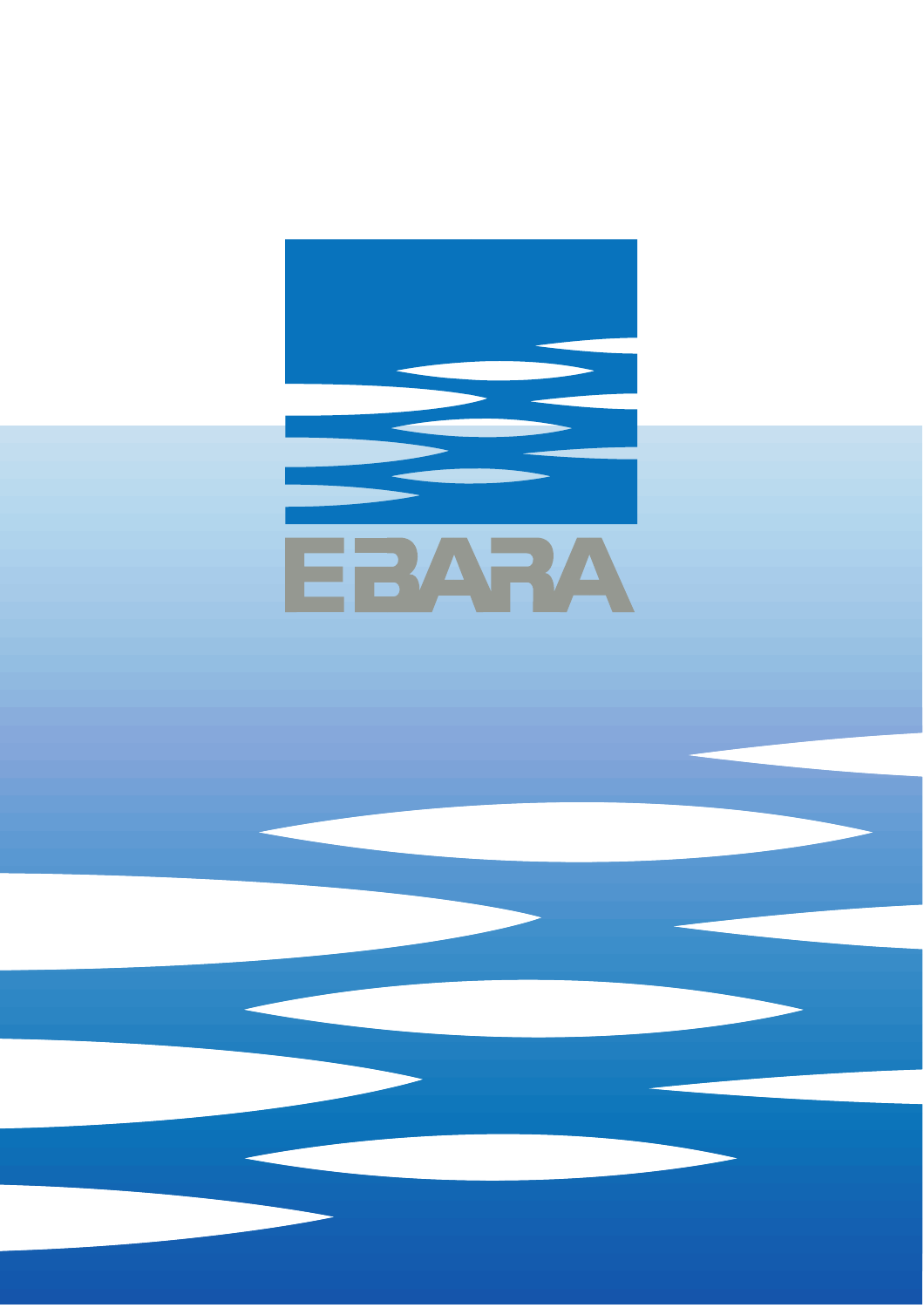## **CONTENTS** 50Hz

|                                       | Page |
|---------------------------------------|------|
| - SPECIFICATIONS                      | 200  |
| PERFORMANCE RANGE and SELECTION CHART | 201  |
| <b>TYPE KEY</b>                       | 202  |
| <b>CURVE SPECIFICATIONS</b>           | 203  |
| PERFORMANCE CURVE MULTIGO 40          | 203  |
| PERFORMANCE CURVE MULTIGO 80          | 204  |
| - CONSTRUCTIONS                       | 300  |
| SECTIONAL VIEW DRAWING                | 300  |
| <b>SECTIONAL VIEW TABLE</b>           | 301  |
| <b>QUANTITY FOR MODEL</b>             | 302  |
| <b>MECHANICAL SEAL and BEARINGS</b>   | 303  |
| - DIMENSIONS AND WEIGHT               | 400  |
| <b>PUMP</b>                           | 400  |
| <b>PACKING</b>                        | 401  |
| - TECHNICAL DATA                      | 500  |
| <b>MOTOR DATA</b>                     | 500  |
| <b>NOISE DATA</b>                     | 500  |

**100** 

Rev. H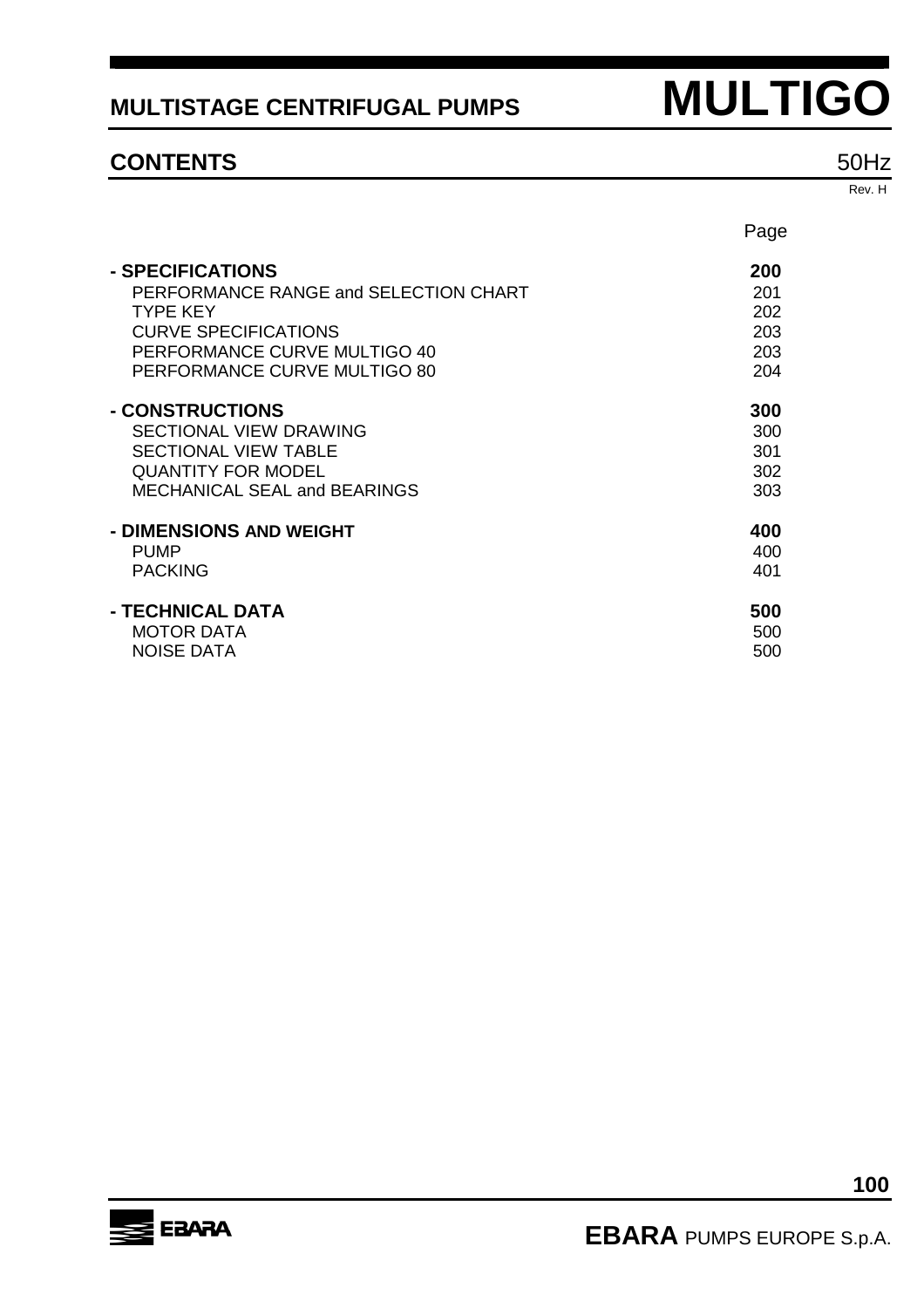## **SPECIFICATION** 50Hz

| ۰, |  |
|----|--|

|                                                                 | <b>PUMP</b>              |                |                                           |  |  |  |  |  |  |
|-----------------------------------------------------------------|--------------------------|----------------|-------------------------------------------|--|--|--|--|--|--|
| Liquid                                                          | Type of liquid           |                | Clean water                               |  |  |  |  |  |  |
| Handled                                                         | Temperature              | $ \mathbb{C} $ | $max. +40$                                |  |  |  |  |  |  |
|                                                                 | Maximum working pressure | [MPa]          |                                           |  |  |  |  |  |  |
| Maximum available negative<br>$\lceil m \rceil$<br>suction head |                          |                | -6                                        |  |  |  |  |  |  |
|                                                                 | Impeller                 |                | Closed centrifugal type (multiple stages) |  |  |  |  |  |  |
| Construction                                                    | Shaft seal type          |                | Double mechanical seal                    |  |  |  |  |  |  |
|                                                                 | <b>Bearing</b>           |                | Sealed ball bearing                       |  |  |  |  |  |  |
| Pipe                                                            | Suction                  |                | G 11/4 UNI ISO 228                        |  |  |  |  |  |  |
| Connection                                                      | Discharge                |                | G 11/4 UNI ISO 228                        |  |  |  |  |  |  |
|                                                                 | Casing                   |                | EN 1.4301 (AISI 304)                      |  |  |  |  |  |  |
|                                                                 | Casing cover             |                | EN 1.4301 (AISI 304)                      |  |  |  |  |  |  |
|                                                                 | Impeller                 |                | PPE+PS Glass fibre reinforced             |  |  |  |  |  |  |
| Material                                                        | <b>Diffuser</b>          |                | PPE+PS Glass fibre reinforced             |  |  |  |  |  |  |
|                                                                 | Shaft                    |                | EN 1.4057 (AISI 431)                      |  |  |  |  |  |  |
|                                                                 | Shaft seal               |                | Pump side: Carbon/Ceramic/NBR             |  |  |  |  |  |  |
|                                                                 |                          |                | Motor side: Carbon/Ceramic/NBR            |  |  |  |  |  |  |
|                                                                 | Lubricating oil          |                | White mineral oil: Esso Marcol 172 (90cc) |  |  |  |  |  |  |
| Applicable standard of test                                     |                          |                | ISO 9906:2012 - Grade 3B                  |  |  |  |  |  |  |

| <b>MOTOR</b>            |                                    |                          |                          |                      |  |  |  |  |  |
|-------------------------|------------------------------------|--------------------------|--------------------------|----------------------|--|--|--|--|--|
|                         |                                    |                          | Submersible dry type     |                      |  |  |  |  |  |
| <b>Type</b>             |                                    |                          | Single Phase*            | <b>Three Phase</b>   |  |  |  |  |  |
| No. of Poles            |                                    |                          | $\overline{2}$           |                      |  |  |  |  |  |
| <b>Rotation speed</b>   |                                    | ${\sf Imin^{-1}}{\sf I}$ | 2800                     |                      |  |  |  |  |  |
| <b>Insulation Class</b> |                                    |                          | Class F                  |                      |  |  |  |  |  |
|                         | Protection degree (CEI EN 60034-5) |                          | IP 68                    |                      |  |  |  |  |  |
| Power rating            |                                    | [kW]                     | $0.6 \div 1.1$           | $0.6 \div 1.5$       |  |  |  |  |  |
|                         |                                    | [HP]                     | $0.8 \div 1.5$           | $0.8 \div 2$         |  |  |  |  |  |
| Frequency               |                                    | [Hz]                     | 50                       |                      |  |  |  |  |  |
| Voltage                 |                                    | [V]                      | 230 ±10%<br>230/400 ±10% |                      |  |  |  |  |  |
| Capacitor               |                                    |                          | <b>Built in</b>          |                      |  |  |  |  |  |
| Over load protection    |                                    |                          | <b>Built in</b>          | Provided by the user |  |  |  |  |  |
| Upper bearing bracket   |                                    |                          | Aluminium                |                      |  |  |  |  |  |
| Lower bearing bracket   |                                    |                          | <b>Brass</b>             |                      |  |  |  |  |  |
| Motor frame             |                                    |                          | <b>AISI 304</b>          |                      |  |  |  |  |  |
|                         | material                           |                          | H07RN-F                  |                      |  |  |  |  |  |
|                         |                                    |                          | 3G1<br>(40/08, 40/10,    |                      |  |  |  |  |  |
| Power cable<br>size     |                                    |                          | 40/12, 40/15)            | 4G1                  |  |  |  |  |  |
|                         |                                    |                          | (80/12, 80/15)<br>3G1.5  |                      |  |  |  |  |  |
|                         | length                             | [m]                      | 5                        |                      |  |  |  |  |  |
| Type of cable entry     |                                    |                          | <b>Cable Gland</b>       |                      |  |  |  |  |  |

\* ON REQUEST IN-LINE VERSION ONLY FOR SINGLE PHASE MODELS

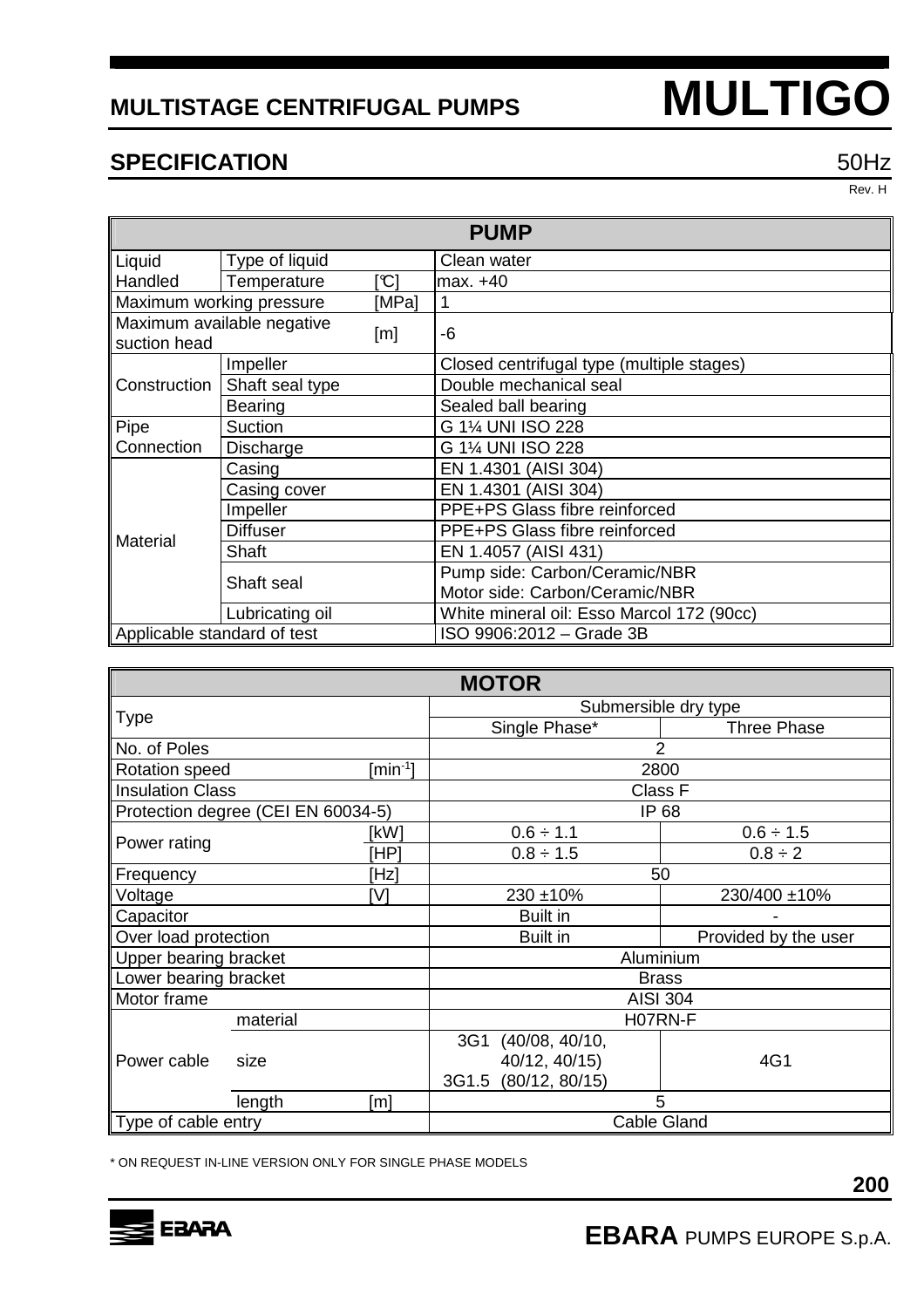## **SELECTION CHART** 50Hz

**PERFORMANCE RANGE**  $10$  $15$ 20 25 30  $\mathbf 0$ U.S.g.p.m. 5  $10$ 25  $15$ 20  $\mathbf 0$ Imp.g.p.m. 5 90  $\begin{bmatrix} E \\ H \end{bmatrix}$  $\Xi$  $\pm$ 80 40 15  $-250$ 70 40  $-200$ 60  $40/10$ 50  $-150$  $40/08$  $40<sub>1</sub>$ TOTAL HEAD  $-100$  $30\,$  $80/20^{-7}$ 20  $80/15$  $-50$ 80/12다  $\pm\pm\pm$  $10$  $\mathbf{o}$  $\overline{\phantom{0}}$  $80$  $10$  $20$  $30$  $40$  $50$  $60$  $70$  $90$ 100 110  $120$  $Q$  [l/min]  $\Omega$  $\overline{0}$  $\frac{1}{2}$  $\frac{1}{3}$  $\frac{1}{7}$  $\frac{1}{1}$  $\overline{5}$  $Q \, \lceil m^3/h \rceil$  $\dot{6}$  $\frac{1}{4}$ 

## **SELECTION CHART**

| Pump type      |                      | Pow er |      | Q=Capacity             |                |                                   |      |      |      |                |                          |  |
|----------------|----------------------|--------|------|------------------------|----------------|-----------------------------------|------|------|------|----------------|--------------------------|--|
|                |                      |        |      | V <sub>min</sub><br>0  | 20             | 30                                | 40   | 60   | 80   | 100            | 120                      |  |
| Single Phase * | Three Phase          | [kW]   | ſΗPl | m <sup>3</sup> /h<br>0 | 1,2            | 1,8                               | 2.4  | 3,6  | 4,8  | 6              | 7,2                      |  |
|                |                      |        |      |                        |                | H=Total manometric head in meters |      |      |      |                |                          |  |
| MULTIGO M40/08 | <b>MULTIGO 40/08</b> | 0.6    | 0,8  | 48                     | 43.3           | 40.2                              | 36.3 | 26.1 | 13.4 | -              |                          |  |
| MULTIGO M40/10 | <b>MULTIGO 40/10</b> | 0.75   |      | 60                     | 54.1           | 50,2                              | 45.4 | 32,6 | 16,8 | -              |                          |  |
| MULTIGO M40/12 | <b>MULTIGO 40/12</b> | 0.9    | 1.2  | 72                     | 64.9           | 60.2                              | 54.5 | 39.2 | 20.2 | -              |                          |  |
| MULTIGO M40/15 | <b>MULTIGO 40/15</b> | 1,1    | 1,5  | 84                     | 75.7           | 70,3                              | 63.6 | 45,7 | 23,5 | $\blacksquare$ | $\overline{\phantom{0}}$ |  |
| MULTIGO M80/12 | <b>MULTIGO 80/12</b> | 0.9    | 1,2  | 49,6                   | $\blacksquare$ | 45,6                              | 44   | 38,8 | 32   | 23,2           | 15,2                     |  |
| MULTIGO M80/15 | <b>MULTIGO 80/15</b> | 1,1    | 1,5  | 62                     | $\blacksquare$ | 57                                | 55   | 48,5 | 40   | 28             | 19                       |  |
|                | <b>MULTIGO 80/20</b> | 1.5    | 2    | 74,4                   | -              | 68.4                              | 66   | 58,2 | 48   | 34,8           | 22.8                     |  |

\* ON REQUEST IN-LINE VERSION ONLY FOR SINGLE PHASE MODELS



**201** 

Rev. H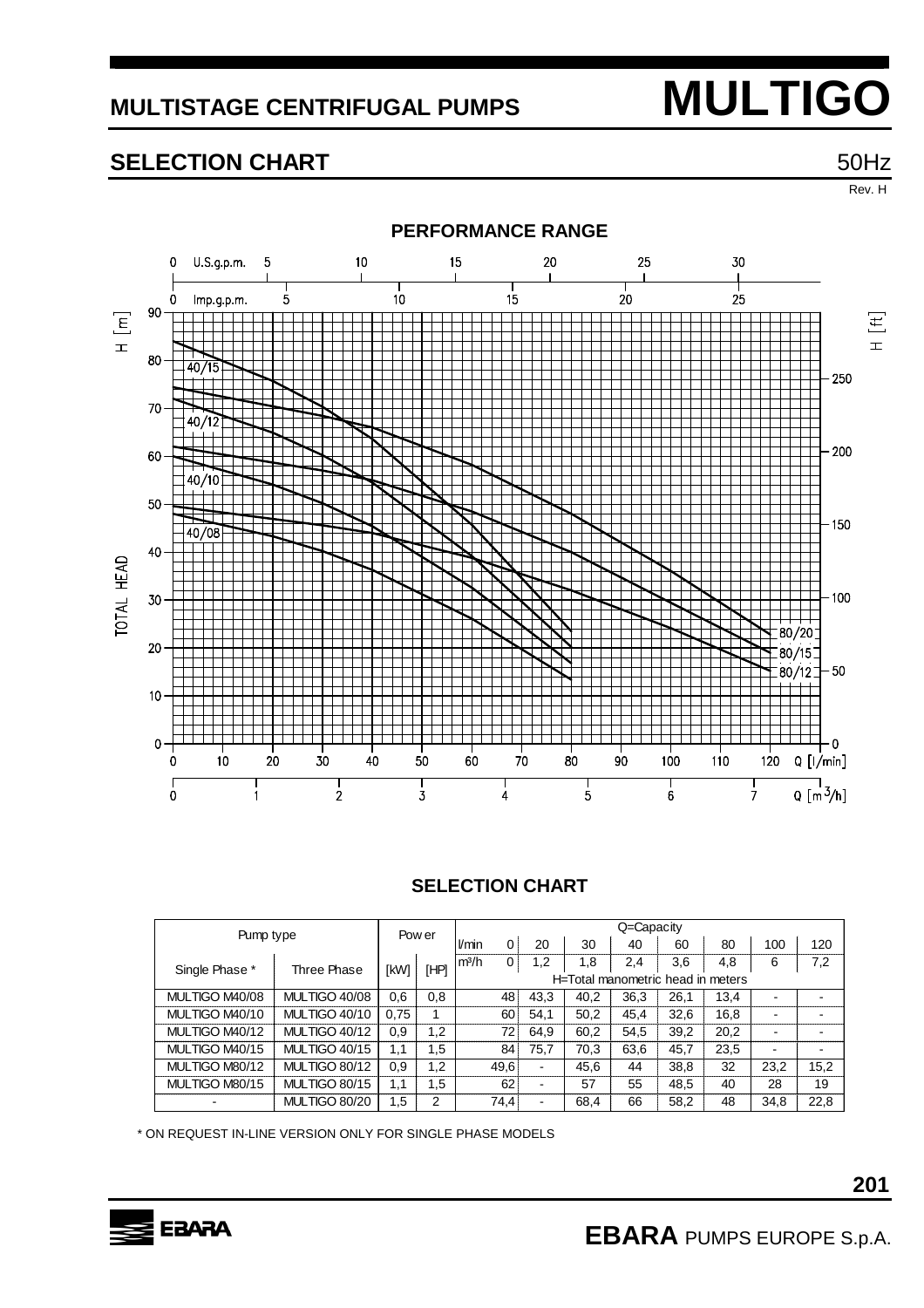## **TYPE KEY AND CURVE SPECIFICATIONS** 50Hz

Rev. H

### **TYPE KEY**



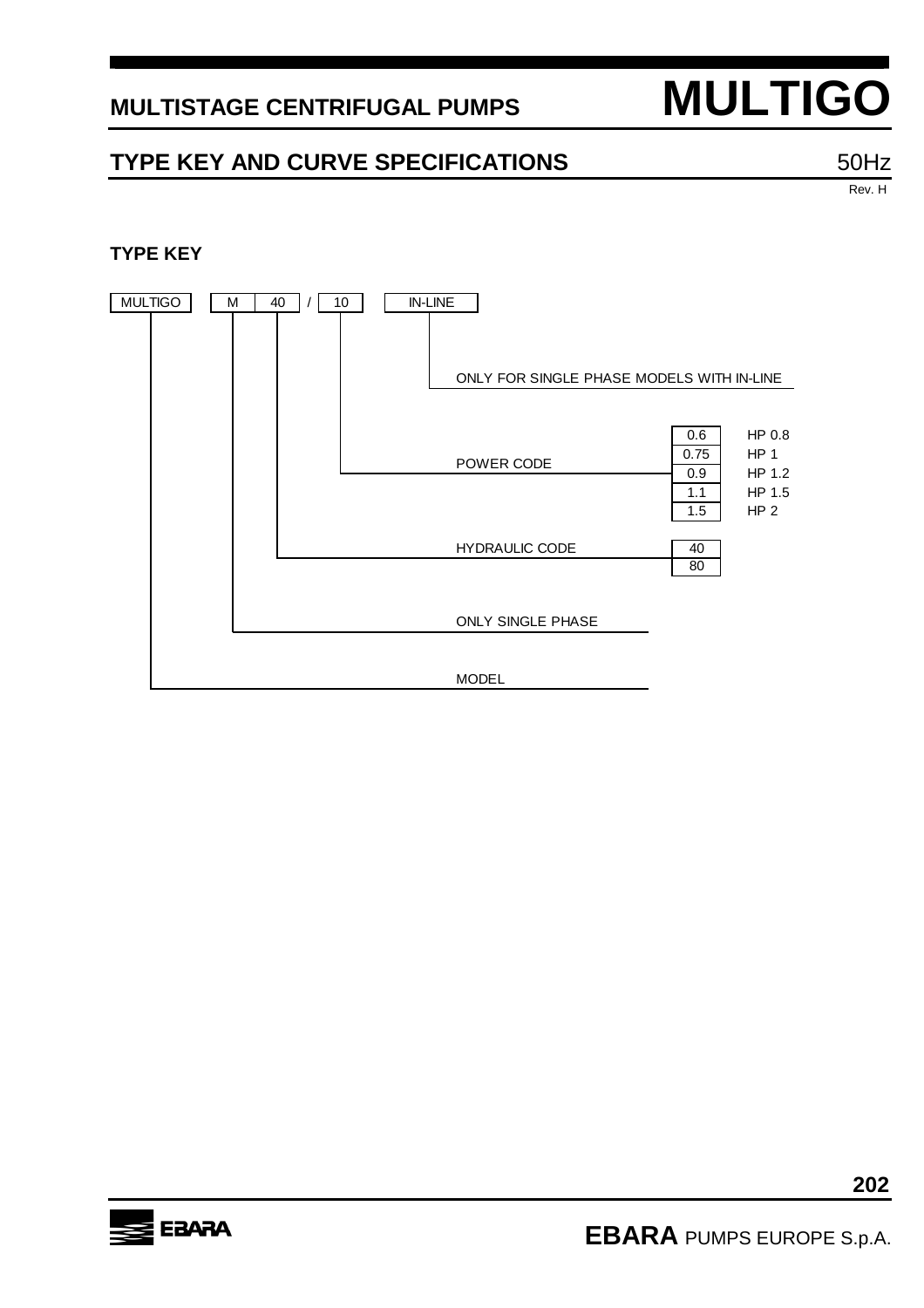## **TYPE KEY AND CURVE SPECIFICATIONS** 50Hz

Rev. H

## **PERFORMANCE CURVE SPECIFICATIONS**

The specifications below qualify the curves shown on the following pages.

Tolerances according to ISO 9906:2012 – Grade 3B

The curves refer to effective speed of asynchronous motors at 50 Hz, 2 poles.

Measurements were carried out with clean water at 20°C of temperature and with a kinematic viscosity of  $v = 1$  mm<sup>2</sup>/s (1 cSt)

The NPSH curve is an average curve obtained in the same conditions of performance curves. The continuous curves indicate the recommended working range. The dotted curve is only a guide. In order to avoid the risk of over-heating, the pumps should not be used at a flow rate below 10% of best efficiency point.

Symbols explanation:

- $Q =$  volume flow rate
- $H =$  total head
- $P_2$  = pump power input (shaft power)
- $n =$  pump efficiency
- $NPSH = net positive section head required by the pump$ 
	- $MEI =$  minimum efficiency index

The minimum efficiency index (MEI) is a measure of the quality of a pump size in respect to its mean efficiency. The minimum efficiency index is based on the hydraulic efficiency and on the head at the best efficiency point.

The benchmark for most efficient water pumps is MEI  $\geq$  0,70. Information on benchmark efficiency is available at: www.ebaraeurope.com

The efficiency of a pump with trimmed impeller is usually lower than that of a pump with the full impeller diameter. The trimming of the impeller will adapt the pump to a fixed duty point, leading to reduced energy consumption. The minimum efficiency index (MEI) is based on the full impeller diameter.

The operation of these water pumps with variabile duty points may be more efficient end economic when controlled, for example, by the use of a variable speed drive that matches the pump duty to the system.







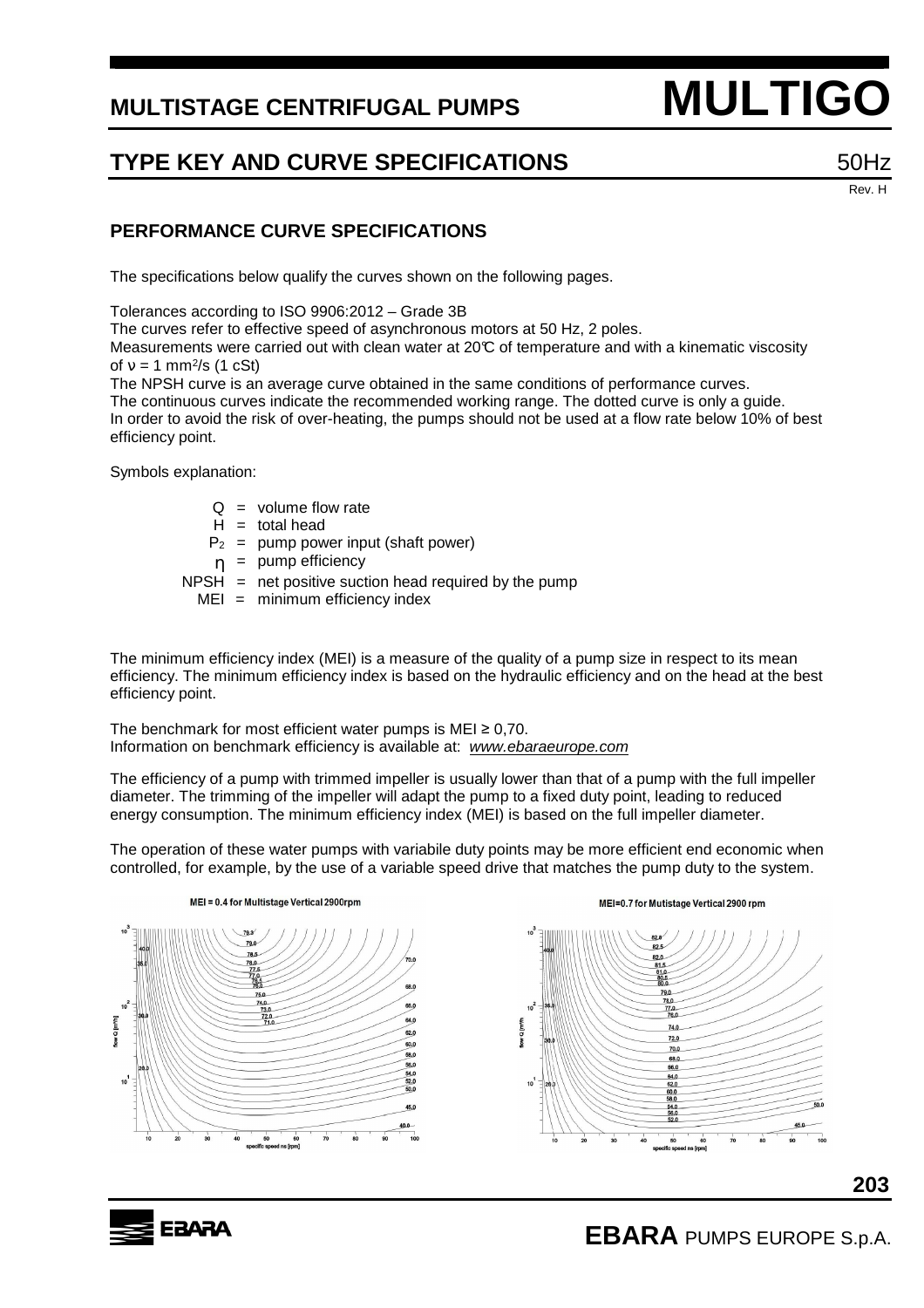## **PERFORMANCE CURVE**  50Hz

Rev. H

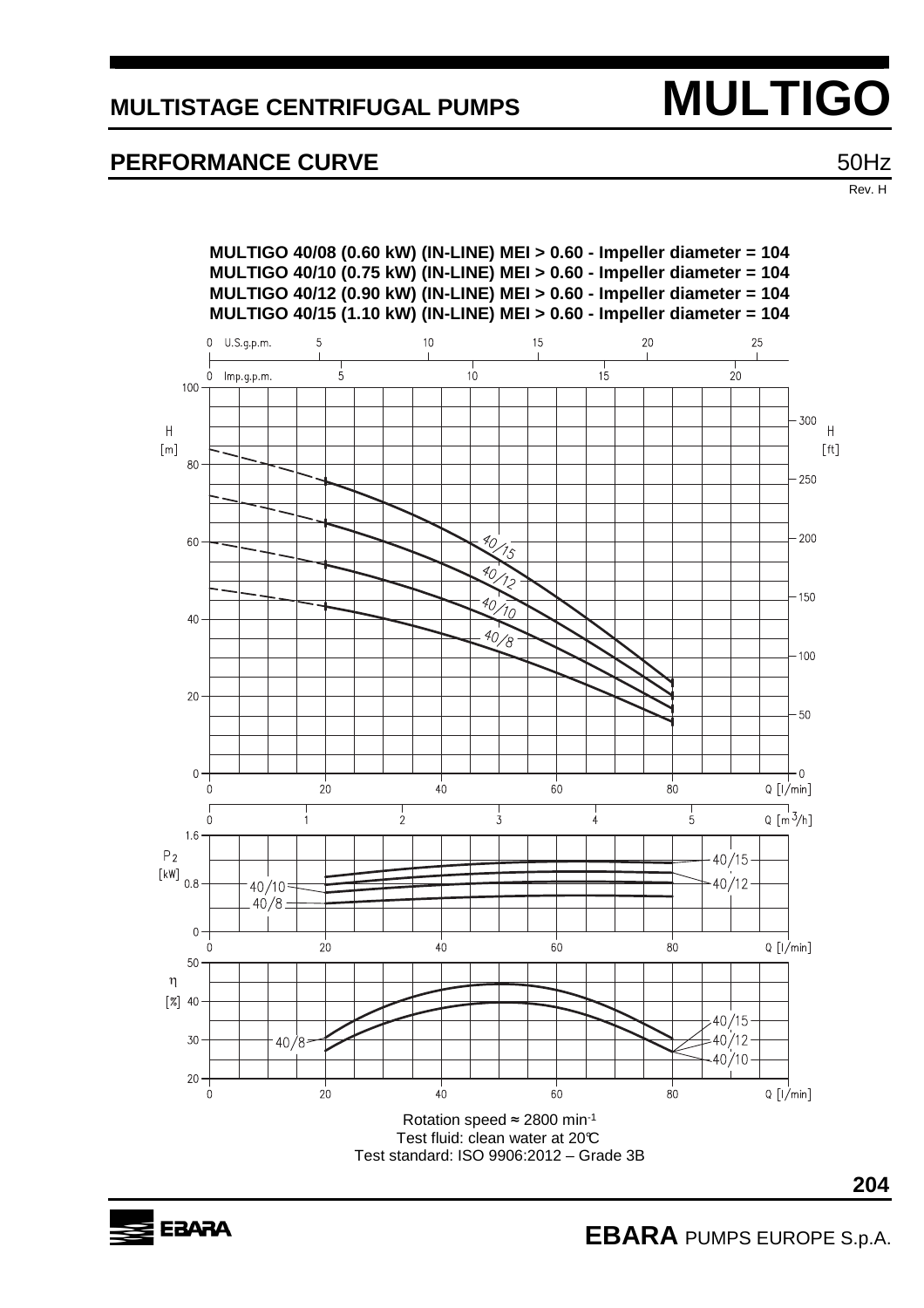## **PERFORMANCE CURVE**  50Hz

Rev. H



Test fluid: clean water at 20°C Test standard: ISO 9906:2012 – Grade 3B

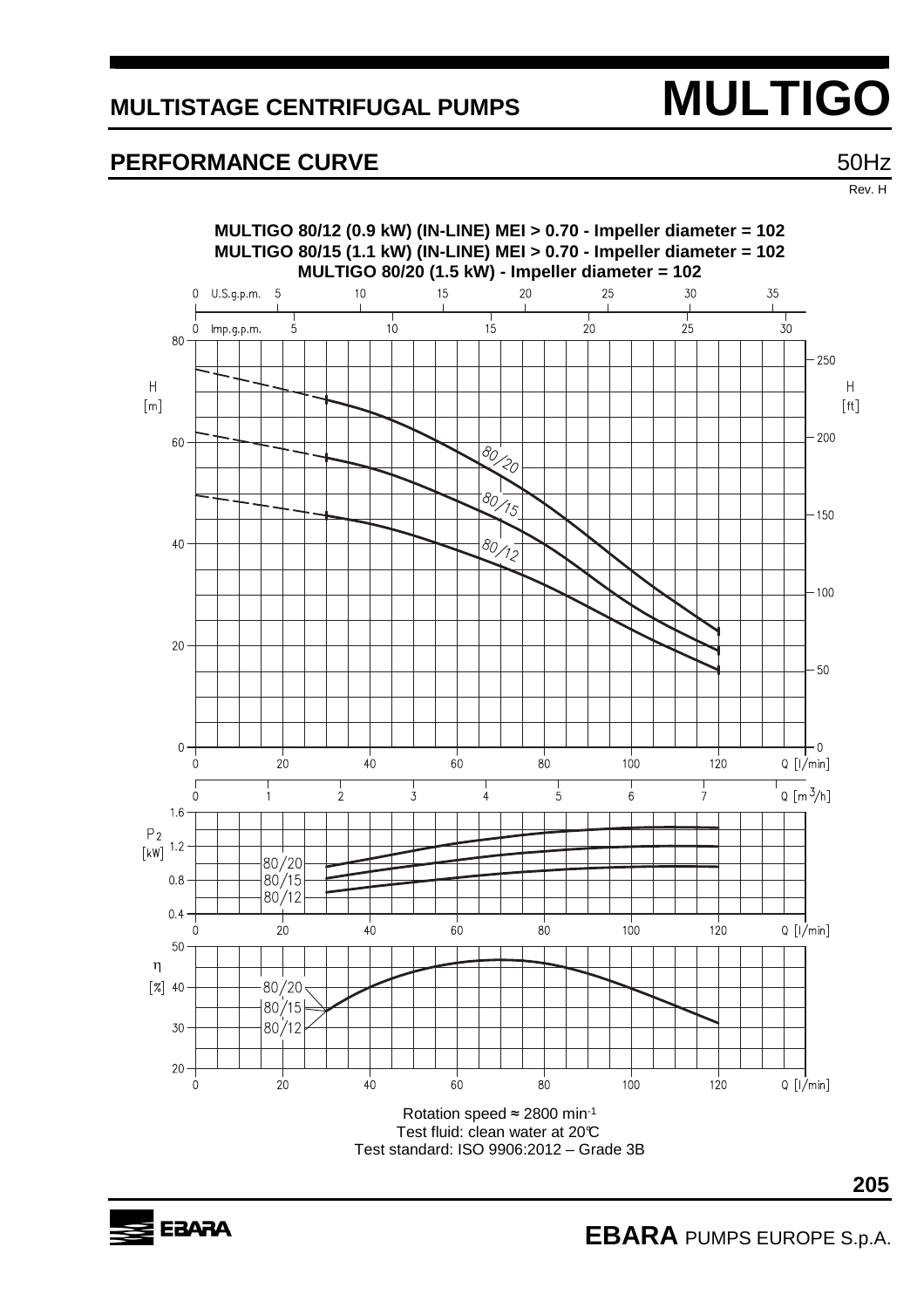## **CONSTRUCTION** 50Hz

Rev. H

## **SECTIONAL VIEW DRAWING**



STANDARD VERSION IN-LINE VERSION



**EBARA** 

**EBARA** PUMPS EUROPE S.p.A.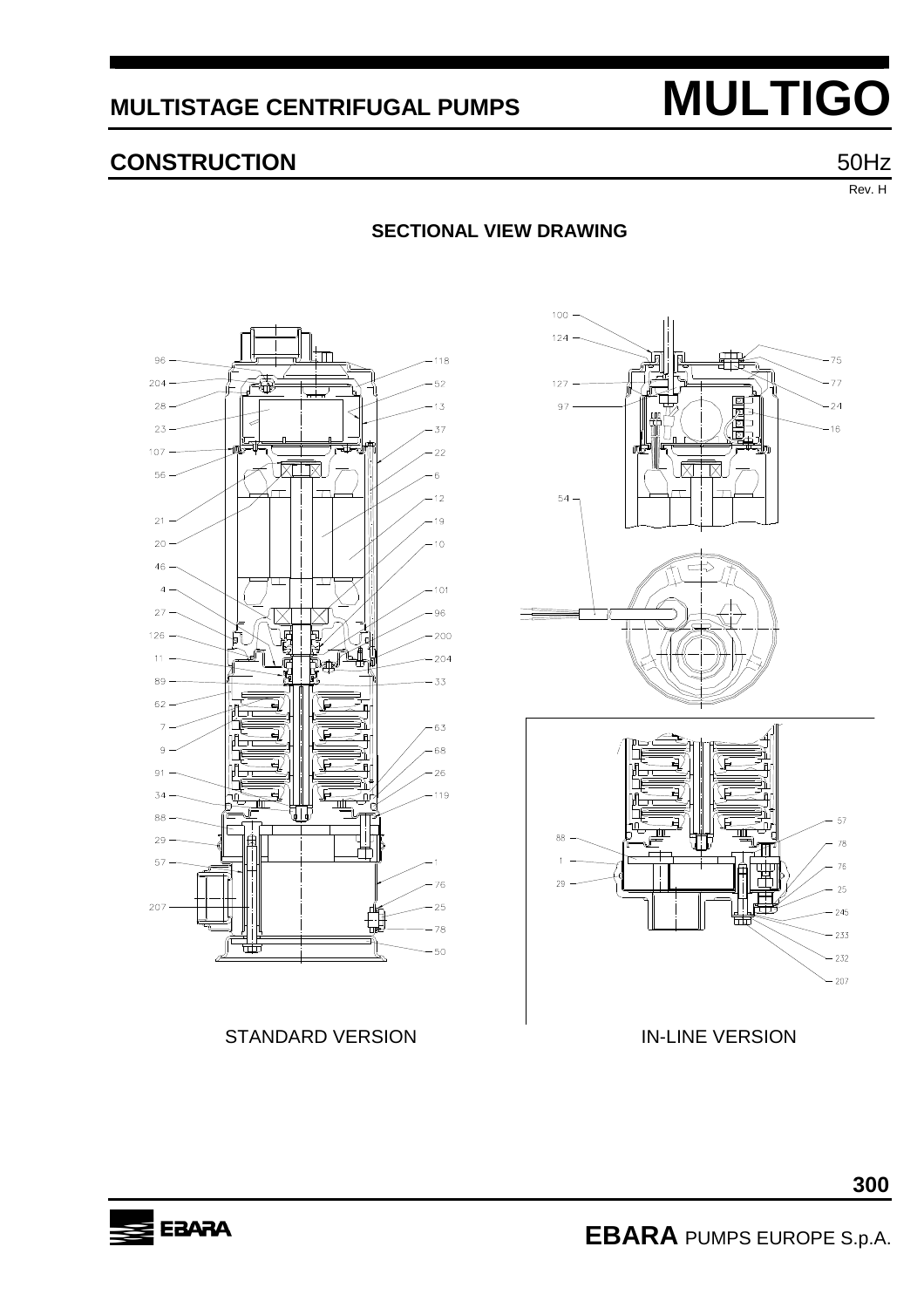## **CONSTRUCTION** 50Hz

Rev. H

| Ν°             | PART NAME                           | MATERIAL                                              | <b>DIMENSIONS</b>            | STANDARD        | Q.TY                    |
|----------------|-------------------------------------|-------------------------------------------------------|------------------------------|-----------------|-------------------------|
| 1              | Casing                              | EN 1.4301 (AISI 304)                                  |                              |                 | 1                       |
| $\overline{4}$ | Casing ring                         | EN 1.4301 (AISI 304)                                  |                              |                 | 1                       |
| 6              | Shaft with rotor                    | EN 1.4057 (AISI 431)                                  |                              |                 | 1                       |
|                |                                     |                                                       |                              |                 |                         |
| 7              | Impeller                            | PPE+PS Glass fibre reinforced                         |                              |                 | $[3]$                   |
| 9              | Diffuser                            | PPE+PS Glass fibre reinforced                         |                              |                 | $[3]$                   |
| 10             | Motor side mechanical seal<br>$[2]$ | Carbon/Ceramic/NBR                                    |                              |                 | [3]                     |
| 11             | [2]<br>Pump side mechanical seal    | Carbon/Ceramic/NBR                                    |                              |                 | $[3]$                   |
| 12             | Motor frame with stator             |                                                       |                              |                 | 1                       |
| 13             | Motor cover                         | EN 1.4301 (AISI 304)                                  |                              |                 | 1                       |
| 16             | Terminal                            | ÷                                                     |                              |                 | 1                       |
| 19             | Lower side ball bearing             |                                                       | 6303 ZZ                      |                 | 1                       |
| 20             | Upper side ball bearing             | $\overline{\phantom{a}}$                              | 6302 ZZ                      |                 | 1                       |
| 21             | Adjiusting ring                     | Steel C70                                             |                              |                 | 1                       |
| 22             | Tie rod                             | EN 1.4305 (AISI 303)                                  | M4                           |                 | 3                       |
| 23             | Capacitor<br>$[1]$                  |                                                       |                              |                 | 1                       |
| 24             | Header plug                         | EN 1.4305 (AISI 303)                                  | G 1/4"                       |                 | 1                       |
| 25             | Drain plug                          | EN 1.4305 (AISI 303)                                  | G 1/4"                       |                 | 1                       |
| 26             | O ring                              | <b>NBR</b>                                            | Ø 120.7X5.34                 | OR 201          | 1                       |
| 27             | O ring                              | <b>NBR</b>                                            | Ø 110.7X3.53                 | OR 4437         | 1                       |
| 28             | O ring                              | <b>NBR</b>                                            | Ø 88.5X3.53                  | OR 4350         | 1                       |
| 29             | O ring                              | <b>NBR</b>                                            | Ø 138X3.5                    |                 | 1                       |
|                |                                     |                                                       |                              | JIS B2804-1978  |                         |
| 33             | Seeger ring                         | EN 1.4301 (AISI 304)                                  | Ø 14                         |                 | 1                       |
| 34             | Impeller nut                        | EN 1.4301 (AISI 304)                                  | M10x1.25                     | U7474           | 1                       |
| 37             | External pump casing                | EN 1.4301 (AISI 304)                                  |                              |                 | 1                       |
| 46             | Bearing housing                     | <b>Brass</b>                                          |                              |                 | 1                       |
| 50             | Casing support                      | EN 1.4301 (AISI 304)                                  |                              |                 | 1                       |
| 52             | Terminal insulating box             | PA66 glass fibre reinforced                           |                              |                 | 1                       |
| 54             | Power cable                         |                                                       |                              |                 | 1                       |
| 56             | O ring                              | <b>NBR</b>                                            | Ø 98.02x3.53                 | OR 4387         | 1                       |
| 57<br>62       | <b>Bolt</b><br>Stage housing        | EN 1.4305 (AISI 303)<br>PPE+PS Glass fibre reinforced |                              |                 | $\overline{2}$<br>$[3]$ |
| 63             | Stage housing with hall             | PPE+PS Glass fibre reinforced                         |                              |                 | 1                       |
| 68             | Lower spacer                        | PPE+PS Glass fibre reinforced                         |                              |                 | 1                       |
| 75             | Washer                              | EN 1.4301 (AISI 304)                                  | G 1/4"                       |                 | 1                       |
| 76             | Washer                              | EN 1.4301 (AISI 304)                                  | G 1/4"                       |                 | $\mathbf{1}$            |
| 77             | O ring                              | <b>NBR</b>                                            | Ø 13.1x2.62                  | OR 117          | 1                       |
| 78             | O ring                              | <b>NBR</b>                                            | Ø 13.1x2.62                  | OR 117          | 1                       |
| 88             | Retainer ring                       | EN 1.4301 (AISI 304)                                  |                              |                 | 1                       |
| 89<br>91       | Washer<br>Washer                    | EN 1.4301 (AISI 304)                                  | Ø 14.1x22x1<br>Ø 10.2x20x2.5 |                 | 1<br>1                  |
| 96             | O ring                              | EN 1.4301 (AISI 304)<br><b>NBR</b>                    | Ø 4.48x1.78                  | OR 2018         | 3                       |
| 97             | Cable entry                         | <b>NBR</b>                                            | Ø 16.5x20                    |                 | 1                       |
|                | 100 Lock screw                      | EN 1.4305 (AISI 303)                                  |                              |                 | $\mathbf{1}$            |
| 101            | Seeger ring                         | EN 1.4021 (AISI 420)                                  | Ø 15                         | U7435           | 1                       |
|                | 107 Retainer ring                   | EN 1.4301 (AISI 304)                                  | Ø119X1.2                     |                 | 1                       |
|                | 118 Upper spacer                    | <b>Brass</b>                                          |                              |                 | 1                       |
|                | 119 Flange<br>124 $O$ ring          | EN 1.4301 (AISI 304)<br><b>NBR</b>                    | Ø25.8X3.53                   | OR 134          | 1<br>1                  |
|                | 126 $O$ ring                        | <b>NBR</b>                                            | Ø82.14X3.53                  | OR 4325         | 1                       |
|                | 127 Cable connector                 | EN 1.4301 (AISI 304)                                  |                              |                 | 1                       |
|                | 200 Screw                           | Stainless steel A2 UNI 7323                           | M4x8                         | <b>UNI 5931</b> | 3                       |
|                | 204 Screw                           | Stainless steel A2 UNI 7323                           | M5x6                         | <b>UNI 7687</b> | 3                       |
|                | 207 Screw                           | Stainless steel A2 UNI 7323                           | M8X80                        | <b>UNI 5737</b> | 4                       |
|                | 232 Washer                          | Stainless steel A2 UNI 7323                           |                              |                 | $\overline{4}$          |
|                | 233 Washer                          | Stainless steel A2 UNI 7323                           | Ø8.5x20x2                    |                 | 4                       |
|                | 245 $O$ ring                        | <b>NBR</b>                                            | Ø8x3                         |                 | 4                       |

### **SECTIONAL VIEW TABLE**

[1] Only for single phase<br>[2] See constructions me<br>[3] See table page 302

See constructions mechanical seal page 303

See table page 302

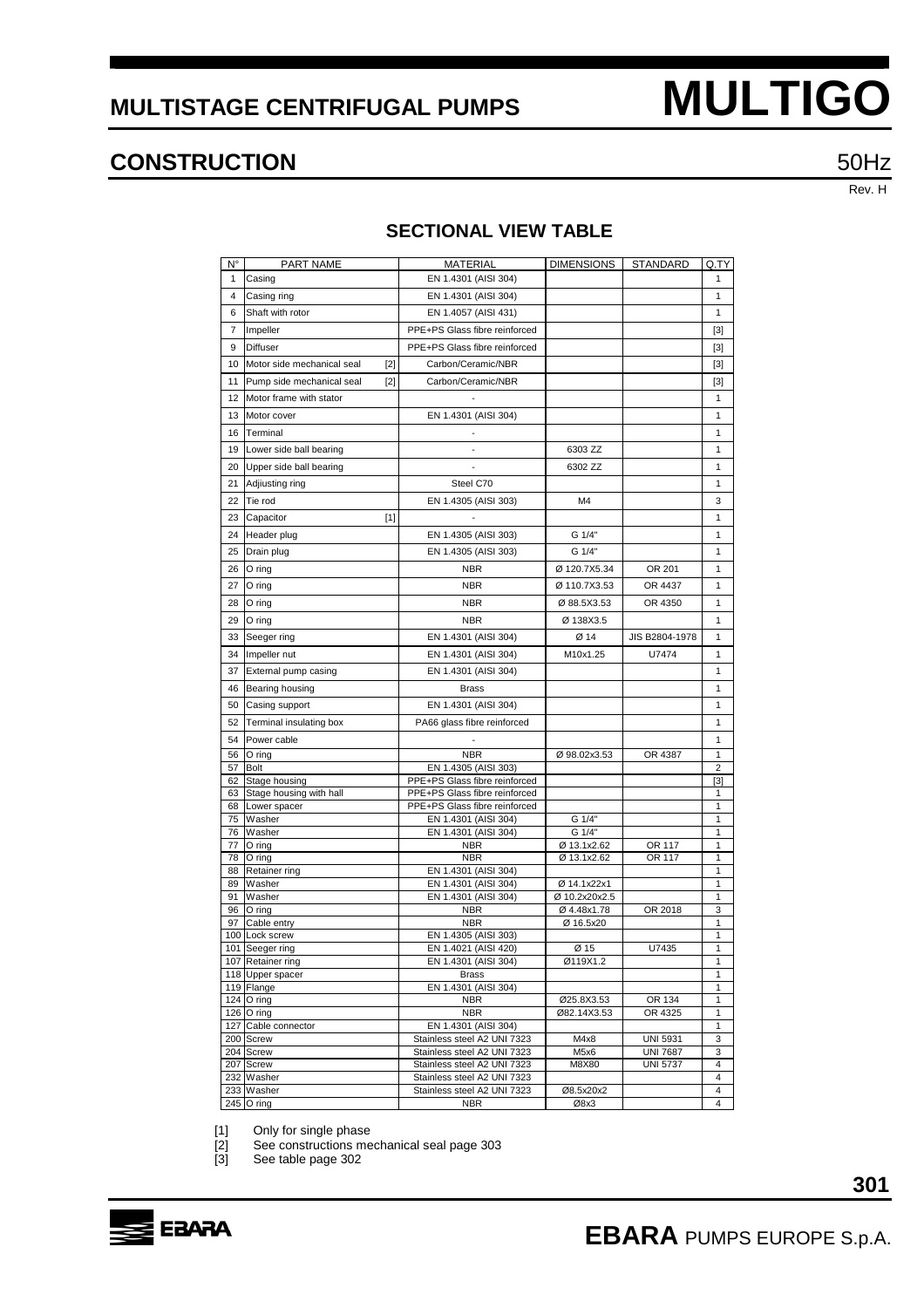## **CONSTRUCTION** 50Hz

Rev. H

| Pump type<br>Single Phase<br>Three Phase |                      | N7<br>Impeller |   | N9 Diffuser N62 Stage housing |
|------------------------------------------|----------------------|----------------|---|-------------------------------|
| MULTIGO M40/08                           | MULTIGO 40/08        |                | 3 |                               |
| MULTIGO M40/10                           | MULTIGO 40/10        | 5              | 4 | 5                             |
| MULTIGO M40/12                           | <b>MULTIGO 40/12</b> | 6              | 5 | 6                             |
| MULTIGO M40/15                           | <b>MULTIGO 40/15</b> |                | 6 |                               |
| MULTIGO M80/12                           | MULTIGO 80/12        |                | 3 | 4                             |
| MULTIGO M80/15                           | <b>MULTIGO 80/15</b> | 5              | 4 | 5                             |
|                                          | <b>MULTIGO 80/20</b> | հ              | 5 | 6                             |

### **QUANTITY FOR MODEL**

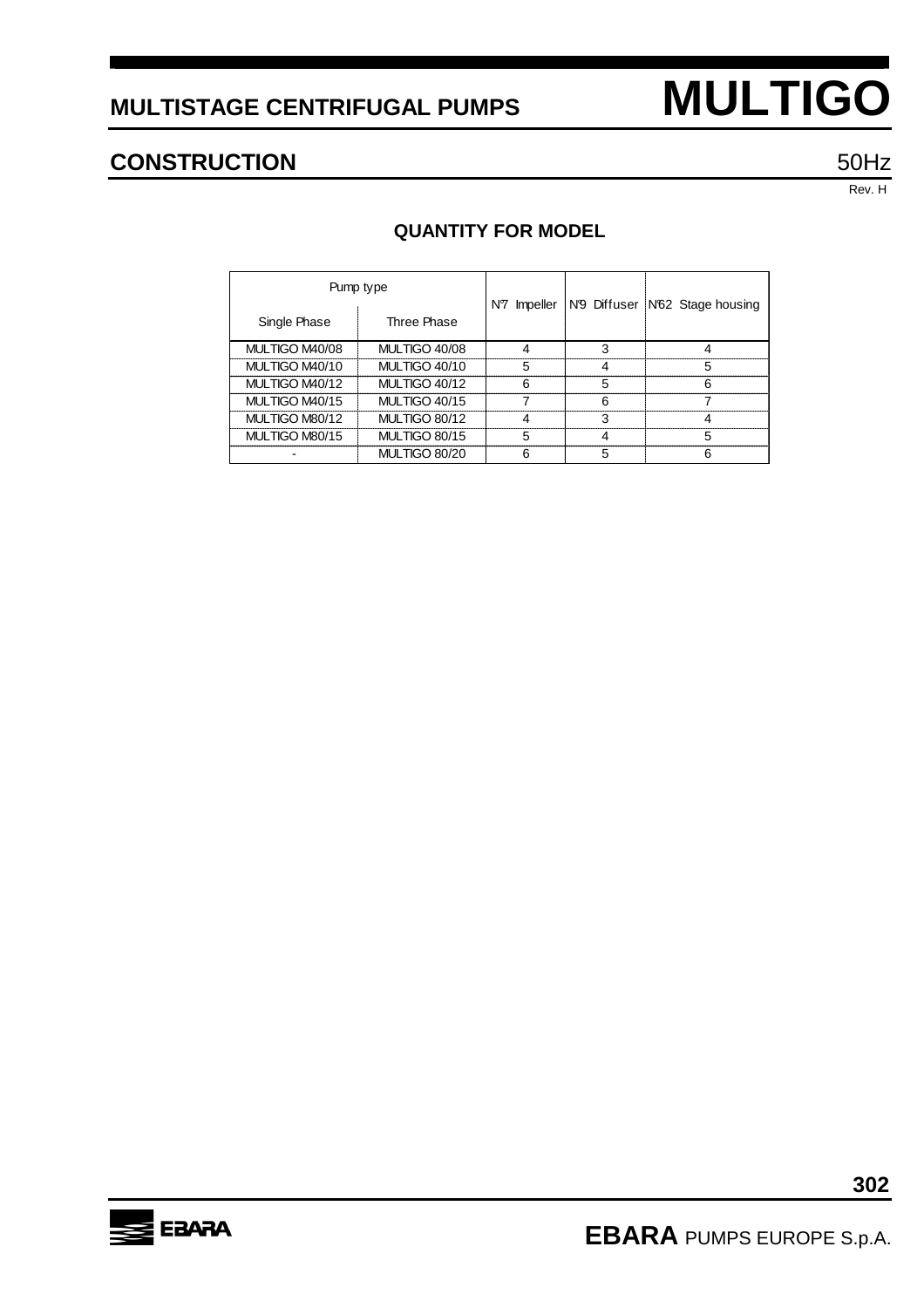## **CONSTRUCTION** 50Hz

Rev. H

### **MECHANICAL SEAL**



| <b>REF</b> | PART NAME          | <b>MATERIAL</b> |
|------------|--------------------|-----------------|
| A          | Rubber seat        | <b>NBR</b>      |
| B          | Stationary ring    | Ceramic         |
| C          | Rotary ring        | Carbon          |
| D          | Rotary seal        | <b>NBR</b>      |
| Е          | Coil spring        | AISI 304        |
| F          | Seal cover         | AISI 304        |
| G          | <b>Rubber</b> seat | <b>NBR</b>      |
| н          | Stationary ring    | Ceramic         |
|            | Rotary ring        | Carbon          |
| L          | Rotary seal        | <b>NBR</b>      |
| м          | Coil spring        | AISI 304        |
| N          | Seal cover         | AISI 304        |

### **BEARINGS**

|                | Type pumps    | <b>Ball Bearing</b> |          |  |  |
|----------------|---------------|---------------------|----------|--|--|
| Single Phase   | Three Phase   | Pump side           | Fan side |  |  |
| MULTIGO M40/08 | MULTIGO 40/08 | 6303 ZZ             | 6202 ZZ  |  |  |
| MULTIGO M40/10 | MULTIGO 40/10 | 6303 ZZ             | 6202 ZZ  |  |  |
| MULTIGO M40/12 | MULTIGO 40/12 | 6303 ZZ             | 6202 ZZ  |  |  |
| MULTIGO M40/15 | MULTIGO 40/15 | 6303 ZZ             | 6202 ZZ  |  |  |
| MULTIGO M80/12 | MULTIGO 80/12 | 6303 ZZ             | 6202 ZZ  |  |  |
| MULTIGO M80/15 | MULTIGO 80/15 | 6303 ZZ             | 6202 ZZ  |  |  |
|                | MULTIGO 80/20 | 6303 ZZ             | 6202 ZZ  |  |  |



**EBARA** PUMPS EUROPE S.p.A.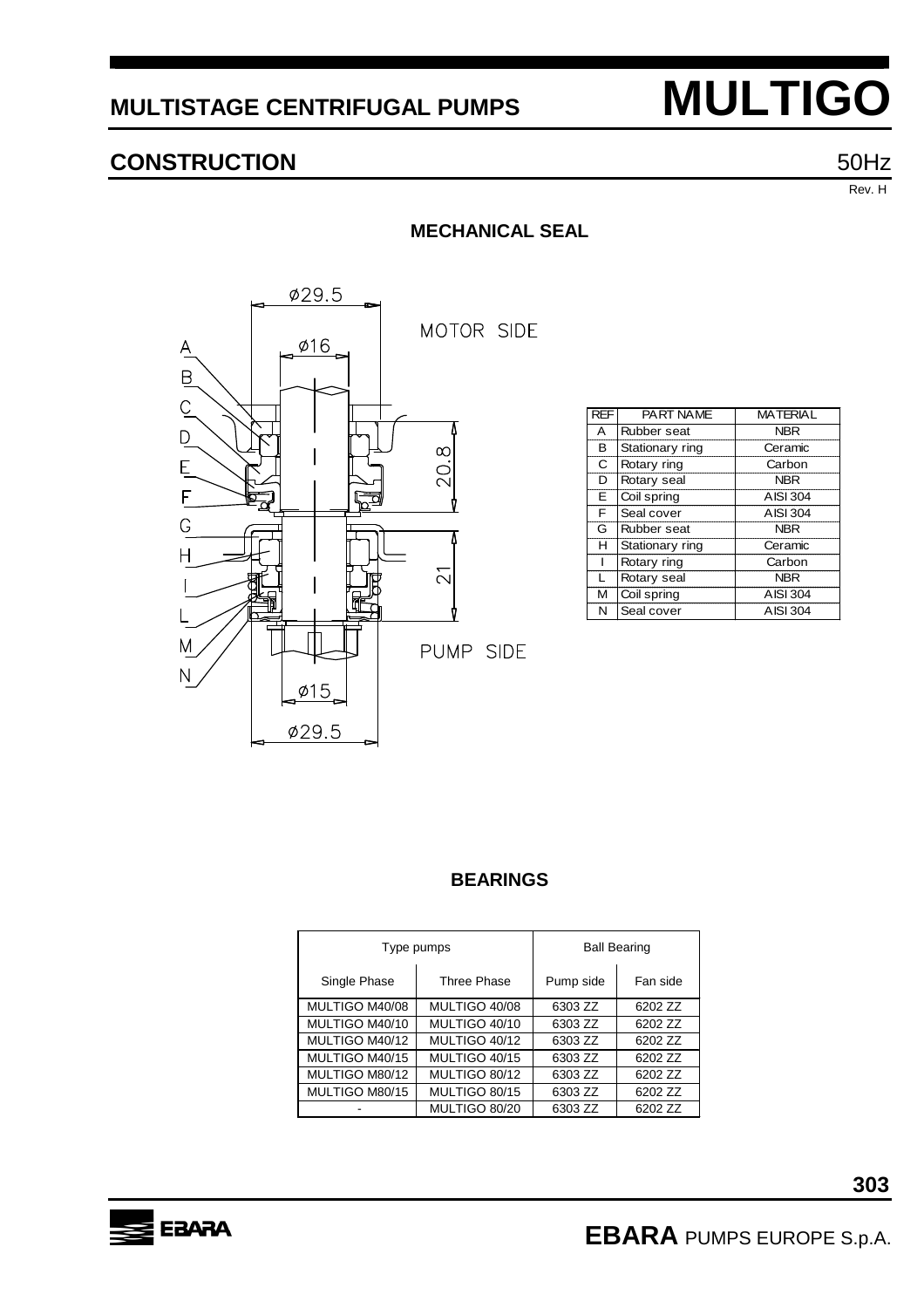## **DIMENSION AND WEIGHT** 50Hz

Rev. H

### **PUMP**



| Pump type      |               | $H$ [mm]                | $H$ [mm]               |
|----------------|---------------|-------------------------|------------------------|
| Single Phase   | Three Phase   | <b>STANDARD VERSION</b> | <b>IN-LINE VERSION</b> |
| MULTIGO M40/08 | MULTIGO 40/08 | 547                     | 501                    |
| MULTIGO M40/10 | MULTIGO 40/10 | 573                     | 527                    |
| MULTIGO M40/12 | MULTIGO 40/12 | 624                     | 578                    |
| MULTIGO M40/15 | MULTIGO 40/15 | 650                     | 604                    |
| MULTIGO M80/12 | MULTIGO 80/12 | 573                     | 527                    |
| MULTIGO M80/15 | MULTIGO 80/15 | 598                     | 552                    |
|                | MULTIGO 80/20 | 624                     |                        |



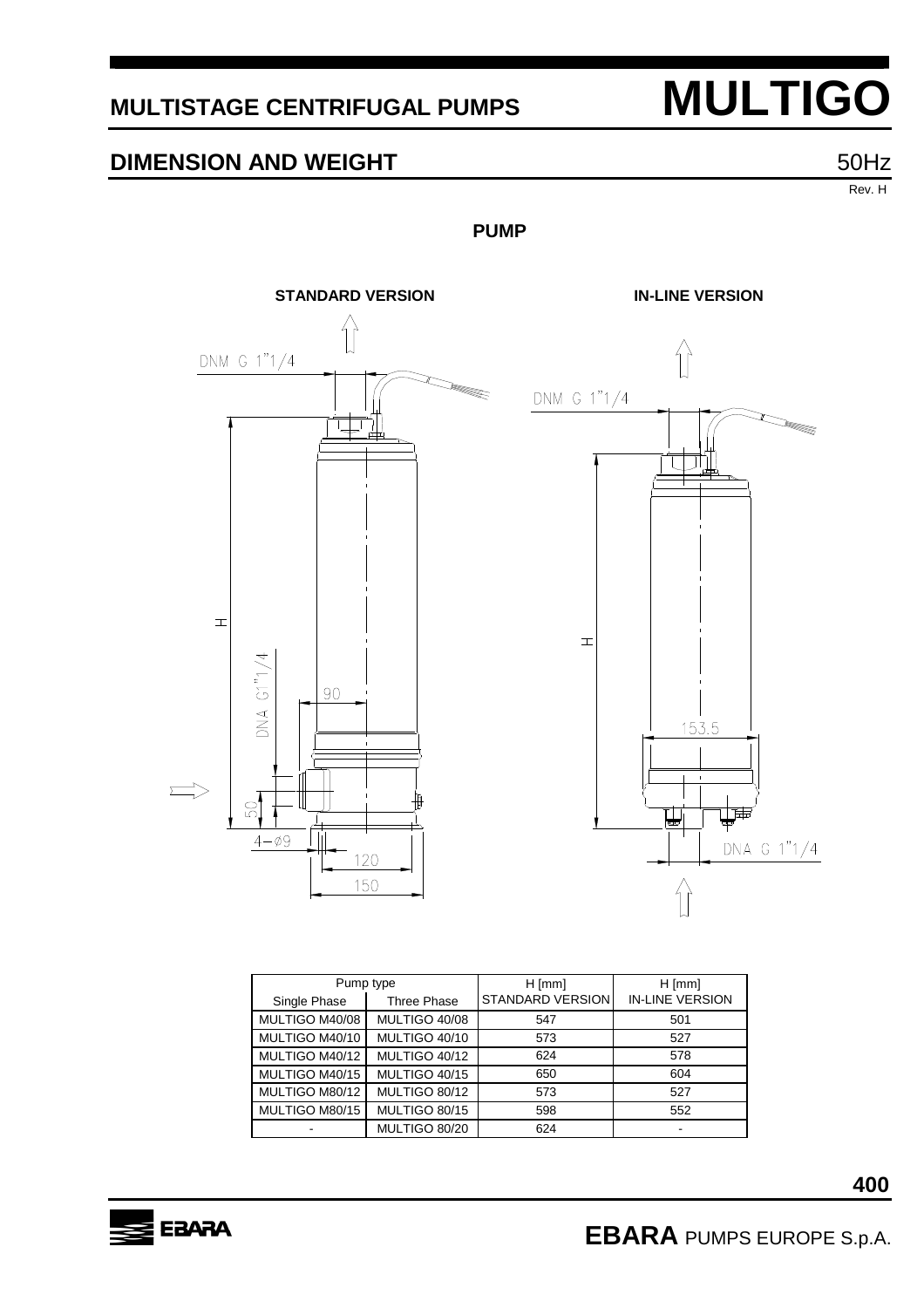## **DIMENSION AND WEIGHT** 50Hz

Rev. H

## **PACKING**



| Pump type      |               |     | Packing [mm] | Weight<br>[kgf] |         |      |
|----------------|---------------|-----|--------------|-----------------|---------|------|
| Single Phase   | Three Phase   | X   | Υ            | Z               | $[1 -]$ | [3~] |
| MULTIGO M40/08 | MULTIGO 40/08 | 200 | 200          | 320             | 15.3    | 16   |
| MULTIGO M40/10 | MULTIGO 40/10 | 200 | 200          | 320             | 16.5    | 17   |
| MULTIGO M40/12 | MULTIGO 40/12 | 200 | 200          | 700             | 17.7    | 18   |
| MULTIGO M40/15 | MULTIGO 40/15 | 200 | 200          | 700             | 18.8    | 18.7 |
| MULTIGO M80/12 | MULTIGO 80/12 | 200 | 200          | 320             | 17      | 17.4 |
| MULTIGO M80/15 | MULTIGO 80/15 | 200 | 200          | 700             | 18.2    | 18.2 |
|                | MULTIGO 80/20 | 200 | 200          | 700             |         | 19.2 |